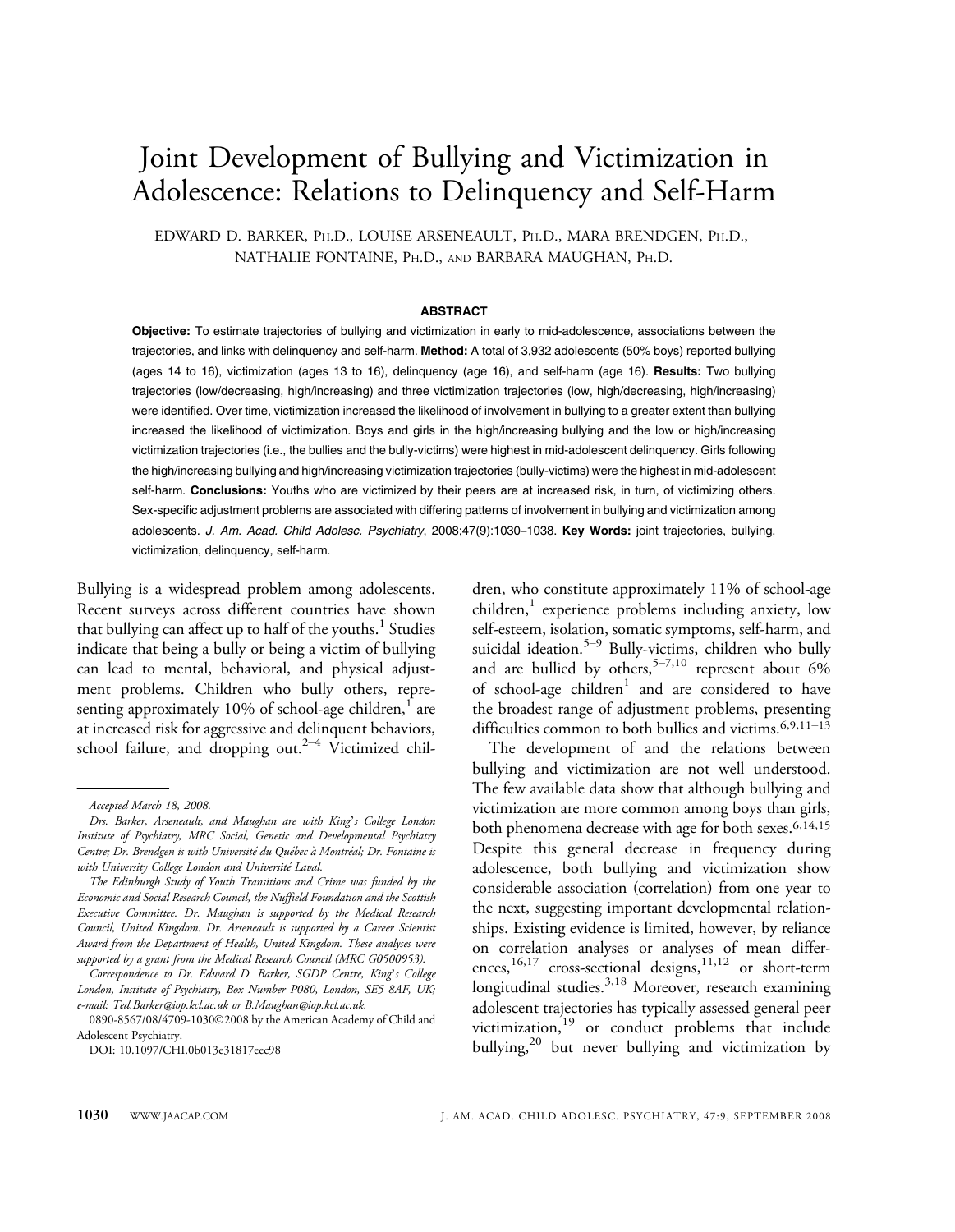bullies per se. In addition, no studies have yet investigated the joint development of bullying and victimization in adolescence. As a result, our knowledge of the development and relationships of bullying and victimization is still limited.

These issues are important for two reasons. First, effective preventive public health policies hinge on our understanding of the developmental relations between bullying and victimization. $21^{\circ}$  Second, such information is important for understanding the processes underlying the development of bullies, victims, and, in particular, the bully-victims. Specifically, it is unclear whether bully-victims were initially victimized (i.e., bullied by others) and then started to bully others or whether they were initially bullies who then became victims because others took revenge against them. $11$  Current research tends to support the first explanation. For example, a subset of bullied youths, the aggressive victims appears to use aggression in retaliatory circumstances.<sup>10</sup> However, it is not known whether victimization experiences increase the likelihood of bullying more strongly than bullying increases the likelihood of victimization.

To address this research gap, the present study aimed to test whether groups with distinct developmental trajectories of bullying and victimization, respectively, can be identified in adolescence and how these developmental trajectories are related. We expected to find at least two trajectories for both bullying and victimization: a high/chronic trajectory and a low/ decreasing trajectory. We also expected that high/ chronic levels of victimization would have a stronger association with high/chronic levels of bullying than vice versa. To validate the identified trajectories and the developmental relations between them, we also aimed to examine the adjustment problems related to specific developmental patterns of bullying and victimization trajectories in mid-adolescence. To do this, we focused on two adjustment problems relating to bullying that are highly pertinent in adolescence: delinquency and self-harm.

Bullying is part of the broader concept of conduct disorder that includes behaviors such as aggression toward people, theft, vandalism, and rule violations.<sup>22</sup> At this stage, however, little is known about how adolescent bullying is related to delinquent behaviors in general. One study examined externalizing symptoms, including conduct problem behaviors, among bullies, victims, and bully-victims at two time points and found

that bully-victims had higher levels of externalizing behaviors than bullies, victims, and noninvolved children.<sup>3</sup> We therefore expected youths in high/chronic trajectories of bullying-victimization to be higher in adolescent delinquency than other youths. Because both bullying and delinquency are more common among boys, we expected these associations to be stronger in boys than in girls.

Self-harm is understood to be a maladaptive coping strategy that is generally more prevalent among girls than boys during adolescence. For both sexes, it is the strongest predictor of completed suicide in the general population,23 with almost half of all of the young suicide victims having a history of self-harm. $24$  In crosssectional data, high levels of self-harm have been reported in victims of bullying, but even higher levels have been found in bully-victims.<sup>9</sup> Because bullying experiences have been linked to both suicidal ideation and suicide attempts in cross-sectional studies,  $9,12$  we expected adolescents in high/chronic trajectories of victimization and bullying-victimization to show elevated levels of self-harm compared to other youths and that this effect would be greater for girls than boys.

## **METHOD**

#### Sample

Participants were from the Edinburgh Study of Youth Transitions and Crime, $^{25}$  a large representative cohort of adolescents (4,597; 51% boys) constituted at age 12 years and assessed annually up to age 17. Bullying and victimization were assessed up to age 16, the end of compulsory schooling in Scotland. The initial recruiting sample, at the first wave, included 92% of the total population of young people who were enrolled as first-year pupils at Edinburgh secondary schools in the autumn of 1998. At the first data collection wave, 70% of the adolescents lived with both birth parents, 16% lived with their mother only, and 11% lived with one parent and one stepparent. A total of 94% of the sample were white.

## Procedures

Parental consent was obtained for all of the adolescents who participated in the study. Trained research workers administered the self-report questionnaires in the classrooms. Absent students were captured via follow-up visits to the school and by home visitation. A guarantee of confidentiality was given to reassure participants about reporting sensitive information. Measures included self-reports on bullying (ages 14 to 16), victimization (ages 13 to 16), delinquency (age 16), and self-harm (age 16). Data on bullying at age 13 were not included in the present analysis because the response scale at age 13 differed from that used in subsequent data waves. Measures of bullying and victimization<sup>26</sup> were based on questionnaires developed for the Scottish<sup>27</sup> and British<sup>28</sup> Crime Surveys.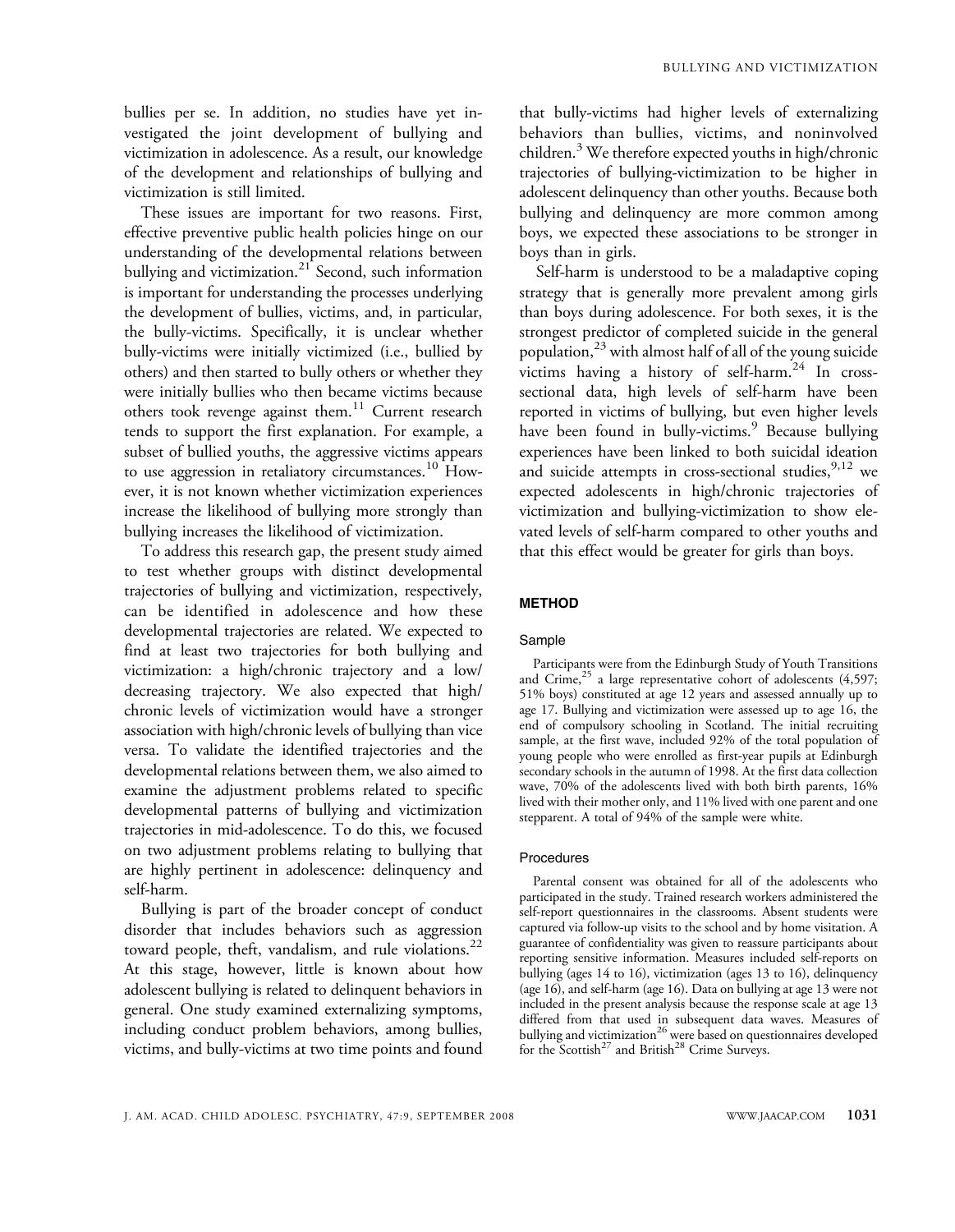#### Measures

Bullying information was collected using self-reports at ages 14, 15, and 16 years with the following five items: bullied someone by hitting or spitting, bullied someone by ''slagging''/name calling, bullied someone by threatening to hurt him or her, bullied someone by ignoring/excluding, and recruited someone else to bully (0 = never,  $1 =$  less than once per week,  $2 =$  once per week, or  $3 =$  most days). We created a composite score, ranging from 0 to 15, which represented the frequency of bullying in the past year (Cronbach  $\alpha$ ranged between .75 and .77).

Victimization information was collected using self-reports at 13, 14, 15, and 16 years of age with the following four items: bullied by being attacked, bullied by being ''slagged''/called names, bullied by being threatened, and bullied by ignoring/excluding  $(0 = never, 1 =$ less than once per week, 2 = once per week, or 3 = most days). We created a composite score, ranging from 0 to 12, which represented the frequency of victimization within the last year (Cronbach  $\alpha$ ranged between .80 and .84).

Delinquency at age 16 was collected with 11 self-reported items. These items asked, in the past year, how often  $(0 =$  never to  $7 =$  more than 10 times) the participant was involved in delinquency (e.g., used a weapon in a fight, broke into a house or building, vandalized property, stole something from a shop; range 0-77, mean 3.86, SD 6.76, Cronbach  $\alpha$  = .77).

Self-harm at age 16 was collected with six self-reported items that asked, in the past year, whether the participant  $(1 = yes, 0 = no)$  cut or stabbed self on purpose, burned self on purpose, bruised/pinched self, took tablets to overdose on purpose, pulled out hair on purpose, and hurt self on purpose some other way (range 0-6, mean 0.36, SD 0.89, Cronbach  $\alpha$  = .66).

#### Attrition and Missing Data

Complete bullying data were available for 92% of the original sample at age 14 years, 90% at age 15 years, and 83% at age 16 years. Complete victimization data were available for 93% of the original sample at 13 years, 93% at 14 years, 90% at 15 years, and 84% at 16 years. At age 16, 87% of the original sample answered the delinquency questions and 84% answered the self-harm questions.

To make use of all of the available data, boys and girls with at least one data point on bullying or victimization measures were allowed into the trajectory analysis ( $n = 3,932$ ; 50% boys). We compared the results presented below to models with more stringent criteria for inclusion (e.g., at least two data points for bullying and victimization), and the trajectory models and associations to delinquency and self-harm did not change. The method used to identify trajectory groups, described in the next section, is designed to accommodate missing data in a youth's assessment record.<sup>2</sup>

#### Analyses

After presenting descriptive data on trends in bullying and victimization across the study age range, the analyses proceeded in three steps. In step 1 models for the developmental trajectories were separately estimated for bullying and victimization. We used growth mixture models<sup>30</sup> to estimate the trajectories in Mplus version 4.1.<sup>31</sup> Growth mixture models are designed to identify clusters of individuals who follow unique developmental trajectories. These trajectories are described by both the shape (low, decreasing, increasing) and the proportion of individuals estimated to follow the trajectories. Missing data were handled through full information maximum likelihood. To account for the non-normal distributions of the bullying and

victimization scores, we used the Huber-White covariance adjustment and an additional correction for the clustering of the scores at the scale minimums (i.e., a preponderance of zeros). These adjustments were applied to the analyses of mean trends (in the ''Descriptive Statistics'' section) and the estimation of the trajectories.

A series of models was fitted beginning with a one-trajectory model and moving to a six-trajectory model. Evaluation of the best fitting models was accomplished using the bayesian information criterion (BIC),<sup>32</sup> the Lo-Mendell-Rubin likelihood ratio test (LMR-LRT), $^{33}$  and entropy. $^{34}$  The BIC is a commonly used fit index in which lower values indicate a more parsimonious model. LMR-LRT provides a  $k-1$  likelihood ratio-based method for determining the ideal number of trajectories; a low  $p$  value ( $p < .05$ ) indicates that the  $k$  trajectory model is a better fit to the data compared to the  $k-1$ trajectory model. Entropy is a measure of classification accuracy with values closer to 1 indexing greater precision (range  $0-1$ ).

In step 2 the joint trajectories of bullying and victimization were estimated. We used the best fitting trajectory models for bullying and victimization as the starting point for the joint models. Key outputs of a joint model are the joint probabilities and the conditional probabilities. Joint probabilities of belonging to trajectories of bullying and victimization (e.g., the probability of following chronic bullying and chronic victimization trajectories), and conditional probabilities (e.g., the probability of following a high/chronic victimization trajectory conditional on following a high/chronic bullying trajectory) are useful for describing the developmental overlap between two types of distinct but related phenomena.<sup>29</sup> We also evaluated sex differences across the joint trajectory groups.

In step 3 we classified the adolescents based on their probabilities of belonging to the different trajectories and examined mean differences between the joint trajectories in delinquency and selfharm at age 16. The distributional properties of the variables were examined before the analysis. To correct for skew, the measures of delinquency and self-harm required a log transformation. These scores were then standardized to a mean of 0 and SD of 1 to facilitate comparisons across trajectory groups. Because of unequal numbers in trajectory groups, mean differences were tested with a general linear model multivariate analysis of variance using PROC GLM in SAS<sup>35</sup> with weighted data. When data are weighted, each participant is represented in each cell as a function of his or her probability of being assigned to that joint trajectory group. This approach preserved the continuous nature of the classification variable and corrected for potential uncertainty in trajectory assignment.

## RESULTS

#### Descriptive Statistics

Table 1 shows that for both boys and girls, overall involvement in both bullying and victimization decreased with age. To ensure that this overall declining trend was accurate, we examined linear change while adjusting for the non-normal distributions (i.e., large SDs; see ''Analyses'' section for details). For boys, bullying (slope  $-0.45$ , SE 0.04,  $t = -11.96$ ) and victimization (slope  $-0.23$ , SE 0.02,  $t = -11.01$ ) showed significant decreasing linear trends. Likewise for girls, bullying (slope  $-0.43$ , SE 0.03,  $t = -16.33$ ) and victimization (slope  $-0.17$ , SE 0.02,  $t = -9.13$ ) showed significant decreasing linear trends.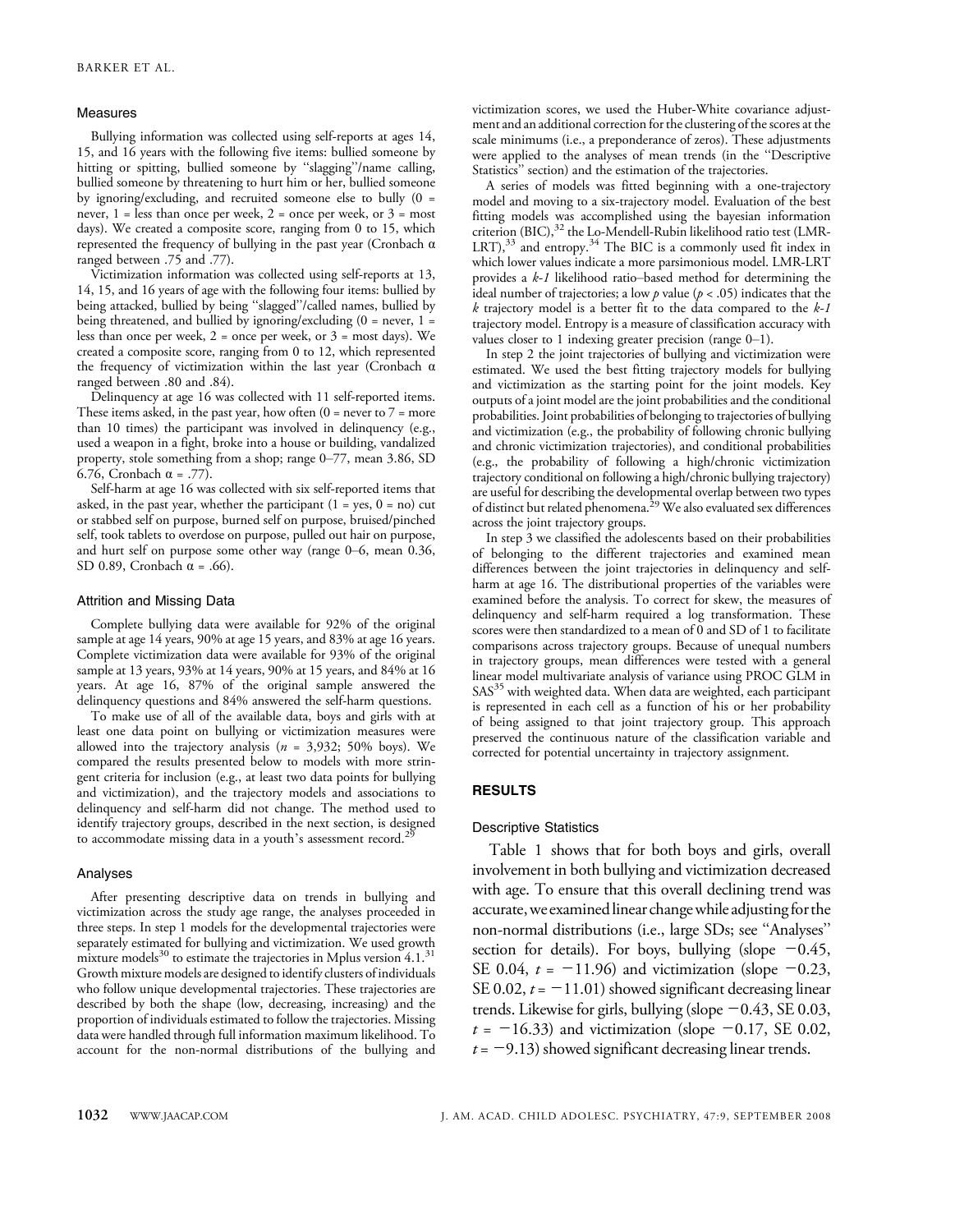|                 | <b>Boys</b> |           |       | Girls |           |       | Total |                 |       |
|-----------------|-------------|-----------|-------|-------|-----------|-------|-------|-----------------|-------|
|                 | Mean        | <b>SD</b> | No.   | Mean  | <b>SD</b> | No.   | Mean  | SD <sub>1</sub> | No.   |
| <b>Bullying</b> |             |           |       |       |           |       |       |                 |       |
| 14y             | 3.18        | 2.98      | 1,962 | 2.36  | 2.42      | 1,946 | 2.77  | 2.74            | 3,908 |
| 15y             | 2.80        | 2.77      | 1,942 | 1.99  | 2.23      | 1,926 | 2.40  | 2.55            | 3,868 |
| 16y             | 2.29        | 2.46      | 1,763 | 1.50  | 1.87      | 1,852 | 1.89  | 2.21            | 3,615 |
| Victimization   |             |           |       |       |           |       |       |                 |       |
| 13y             | 1.59        | 2.62      | 1,975 | 1.49  | 2.26      | 1,957 | 1.54  | 2.45            | 3,932 |
| 14y             | 1.44        | 2.33      | 1,962 | 1.49  | 2.26      | 1,946 | 1.54  | 2.25            | 3,908 |
| 15y             | 1.21        | 2.16      | 1,942 | 1.26  | 2.03      | 1,926 | 1.23  | 2.09            | 3,868 |
| 16y             | 0.93        | 1.87      | 1,763 | 1.00  | 1.86      | 1,852 | 0.97  | 1.886           | 3,615 |

TABLE 1 Mean Levels of Bullying and Victimization

Note: At each year, the minimum and maximum scores were 0 and 15 for bullying and 0 and 12 for victimization.

To provide comparable statistics to research reports that have used dichotomous (yes/no) measures of bullying and victimization, we examined the proportion of adolescents who reported being involved in bullying at least twice weekly. Rates fell within the ranges reported in past studies and reflected the declining levels of involvement highlighted by the mean scales scores. For boys, involvement in bullying declined from 19% at age 14 to 10% at age 16, and rates of victimization fell from 13% at age 13 to 5% at age 16. For girls, rates of bullying ranged from 10% at age 14 to 5% at age 16, and victimization also declined (10% at age 13 to 5% at age 16).

Despite this decline in rates, correlations suggested relative stability in personal involvement of bullying and victimization. That is, correlations between bullying assessments at consecutive ages (14 to 16) varied between 0.43 and 0.48. The correlations between victimization assessments at consecutive ages (13 to 16) varied between 0.44 and 0.49. The correlations between bullying and victimization were 0.20 at ages 14 and 15, and 0.19 at age 16. All of these correlations were statistically significant at  $p < .01$ .

## Step 1: Trajectories of Bullying and Victimization

Although sex differences were identified across scores on bullying and victimization, when estimated separately the trajectory models for bullying and victimization were highly similar for boys and girls in terms of the number and shapes of the trajectories. The joint trajectories, described below, were also highly similar for boys and girls. The trajectory models were therefore estimated for both boys and girls combined.

Bullying. We identified two groups with distinct trajectories of bullying between ages 14 and 16 years (Fig. 1, A):



Fig. 1 Developmental trajectories of bullying (A) between 14 and 16 years of age and victimization (B) between 13 and 16 years of age. The bullying twotrajectory model (BIC = 50,544.77; entropy = 0.89; Lo-Mendell-Rubin likelihood ratio test [LMR-LRT]  $p < .0001$ ) fit better than a one-trajectory (BIC = 53,225.10; entropy = not available; LMR-LRT not available) or threetrajectory model (BIC = 49,898.23; entropy = 0.87; LMR-LRT,  $p < .14$ ). The victimization three-trajectory model (BIC = 61,515.16; entropy = 0.96; LMR-LRT,  $p < .04$ ) fit better compared to a two-trajectory (BIC = 62,931.86; entropy = 0.95; LMR-LRT,  $p < .0001$ ), and four-trajectory model (BIC = 60,394.75; entropy = 0.96; LMR-LRT,  $p < .01$ ). The addition of trajectory specific variation minimally improved classification accuracy for the bullying and victimization models.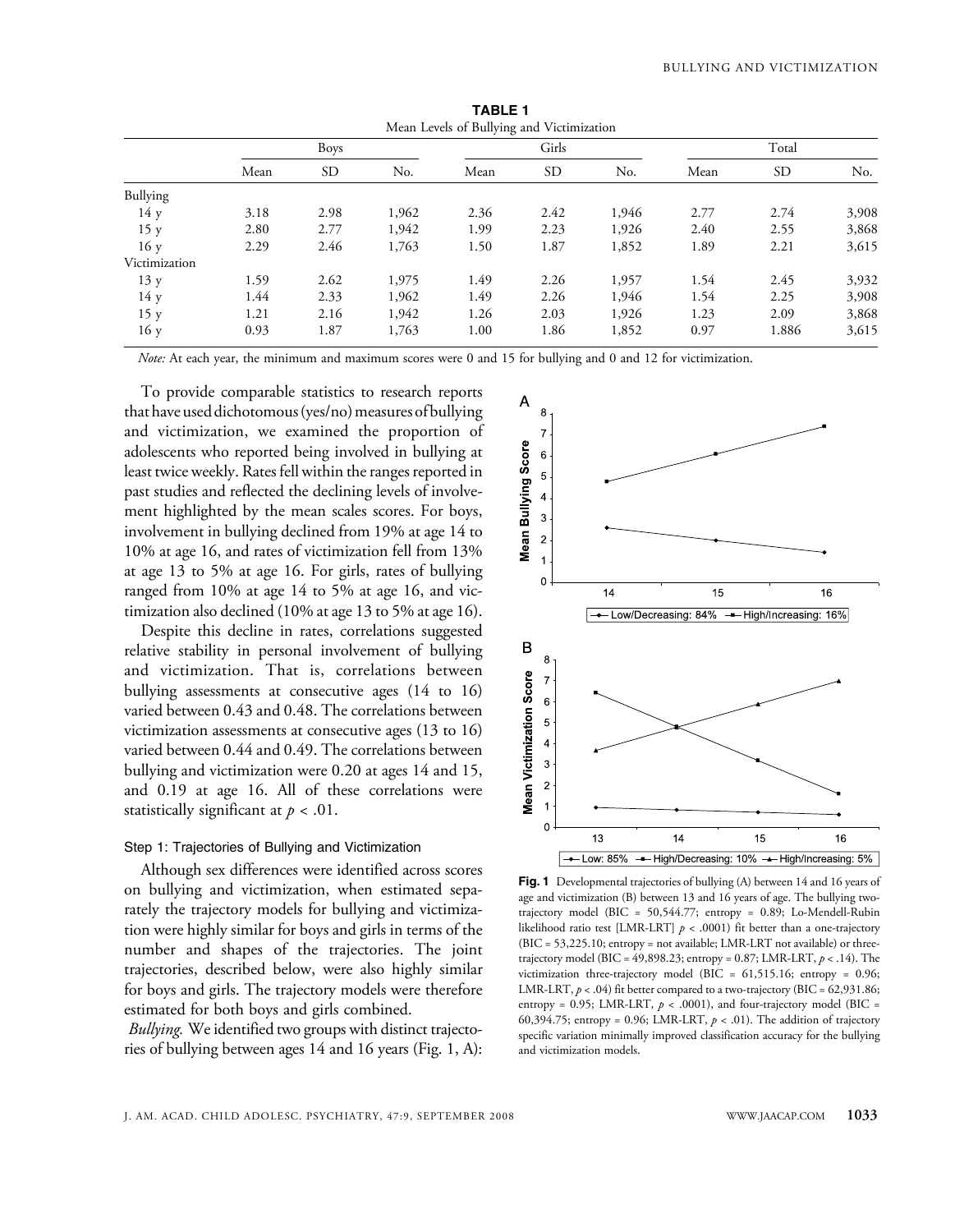|                 | Victimization     |                                                                        |                         |  |  |  |  |
|-----------------|-------------------|------------------------------------------------------------------------|-------------------------|--|--|--|--|
| Bullying        | Low               | High/Decreasing                                                        | High/Increasing         |  |  |  |  |
|                 |                   | Probabilities of joint trajectory group membership (cells total 1)     |                         |  |  |  |  |
| Low/decreasing  | $(1)$ 0.75        | $(2)$ 0.07                                                             | Victims: $(3)$ 0.03     |  |  |  |  |
| High/increasing | Bullies: (4) 0.11 | Victim-to-bully transition: (5) 0.03                                   | Bully-victims: (6) 0.02 |  |  |  |  |
|                 |                   | Probability of victimization conditional on bullying (rows total 1)    |                         |  |  |  |  |
| Low/decreasing  | 0.88              | $0.08^{\circ}$                                                         | $0.04^{b}$              |  |  |  |  |
| High/increasing | 0.68              | $0.20^{\circ}$                                                         | $0.12^{b}$              |  |  |  |  |
|                 |                   | Probability of bullying conditional on victimization (columns total 1) |                         |  |  |  |  |
| Low/decreasing  | 0.88              | 0.68                                                                   | 0.64                    |  |  |  |  |
| High/increasing | $0.12^{c,d}$      | $0.32^{c,e}$                                                           | $0.36^{d,e}$            |  |  |  |  |

TABLE 2 Joint and Conditional Probabilities of Bullying and Victimization

<sup>4</sup> 0.20 vs. 0.08, odds ratio (OR) 2.97, 95% confidence interval (CI) 2.75–3.22.<br>
<sup>6</sup> 0.12 vs. 0.04, OR 3.31, 95% CI 3.00–3.61.<br>
<sup>6</sup> 0.32 vs. 0.12, OR 3.45, 95% CI 3.21–3.69.<br>
<sup>4</sup> 0.36 vs. 0.12, OR 4.13, 95% CI 3.82–4.43.

84% of the adolescents followed a low/decreasing trajectory and 16% followed a high/increasing trajectory. Slightly more girls than boys followed the low/decreasing trajectory (53% girls), whereas more boys (68%) than girls followed the high/increasing bullying trajectory.

Victimization. We identified three groups with distinctive trajectories of victimization between 13 and 16 years (Fig. 1, B): 85% of the adolescents followed a low trajectory, 10% followed a high/decreasing trajectory, and 5% followed a high/increasing trajectory. Boys and girls were equally represented in the low and high/ increasing victimization trajectories (50%), whereas a higher proportion of boys followed the high/decreasing victimization trajectory (55% boys).

## Step 2: Joint Trajectories of Bullying and Victimization

Joint Probabilities of Trajectory Group Membership. The joint trajectory analyses identified six groups of adolescents with distinct developmental patterns of bullying and victimization. The top part of Table 2 shows the proportion of adolescents in each group. The rows represent the two bullying trajectories, the columns represent the three victimization trajectories and the 2  $\times$ 3 combinations of the cells represent the proportion of adolescents in each of the six joint trajectory groups. Group 1 represents adolescents who were classified in

trajectories of low/decreasing bullying and low victimization; these adolescents, 75% of the sample ( $n = 2.933$ ; 53% girls), had little or no involvement in bullying as either bullies or victims across the early to mid-teens. Group 2, the low/decreasing bullying and high/ decreasing victimization youths, consists of 7% of the sample ( $n = 262$ ; 48% girls). Group 3, the victims, comprises 3% of the adolescents who were classified in trajectories of low/decreasing bullying and high/increasing victimization ( $n = 127$ ; 57% girls). Group 4 contains adolescents in trajectories of high/increasing bullying and low victimization (i.e., bullies, 11% of the sample;  $n = 415$ , 28% of whom were girls). Group 5, those in a high/increasing bullying and high/decreasing victimization trajectory (those who transitioned from victims to bullies), comprises 3% of the sample  $(n = 124; 41\%)$ girls). Group 6 contains adolescents in trajectories of high/increasing bullying and high/increasing victimization (bully-victims, 2% of the sample;  $n = 71, 38%$ of whom were girls). Boys were more strongly represented than girls in all of the groups except groups 1 and 3.

Probabilities of Victimization Conditional on Bullying. The middle part of Table 2 presents conditional probabilities of victimization given bullying trajectory membership. Adolescents low/decreasing in bullying were most likely to be classified in the low victimization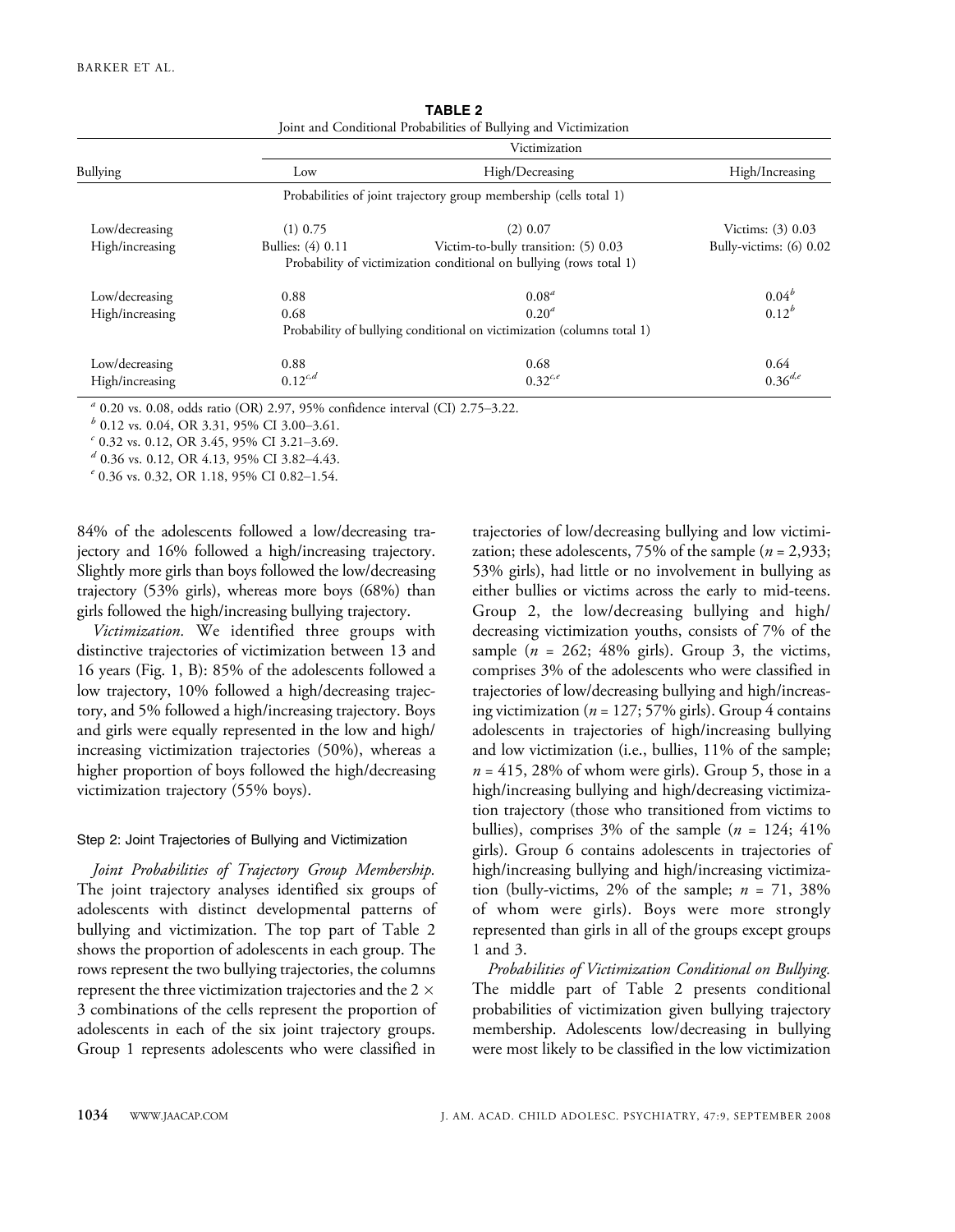trajectory (probability = .88), as were those high/ increasing in bullying (probability = .68). Compared to youths in the low/decreasing bullying trajectory, however, those in the high/increasing bullying group were more likely to be classified as high/decreasing in victimization (probability = .20 versus .08, odds ratio [OR]  $2.97, 95\%$  confidence interval [CI]  $2.71-3.23$ ) and high/increasing in victimization probability = .12 versus .04, OR 3.31, 95% CI 3.00–3.61).

Probabilities of Bullying Conditional on Victimization. The bottom part of Table 2 presents adolescents' conditional probabilities of bullying given their victimization trajectory. Adolescents low or high/decreasing in victimization were most likely to be classified as low/decreasing in bullying (probability = .88 and .68, respectively). Compared to the low victimization trajectory, the high/decreasing (probability = .32 versus .12, OR 3.45, 95% CI 3.21-3.69) and high/increasing (probability = .36 versus .12, OR 4.13, 95% CI 3.82-4.43) victimization trajectories were more likely to be classified as high/increasing in bullying. However, given high rates of victimization at age 13, the risk for high/increasing bullying varied little with subsequent victimization patterns over time (high/increasing or high/decreasing; probability = .36 versus .32, OR 1.18,  $95\%$  CI 0.82-1.54).

#### Step 3: Mean Differences in Delinquency and Self-Harm

A general linear model multivariate analysis of variance was conducted using the trajectory groups as independent variables and delinquency and self-harm as dependent variables. Mean differences in delinquency and self-harm were evaluated in a 2 (sex)  $\times$  6 (joint trajectory) factorial design. The overall general linear model multivariate analysis of variance  $F$  test was significant for the sex  $\times$  trajectory interaction ( $F_{10,7,169}$  = 8.44;  $p < .0001$ ), and significant univariate interaction effects were identified for both delinquency ( $F_{5,3,599}$  = 3.92;  $p < .002$ ) and self-harm  $(F_{5,3,599} = 14.88; p <$ .0001; Fig. 2). We interpreted within-sex and betweensex differences for delinquency and self-harm.

For delinquency (Fig. 2, A), boys and girls in the bullying group (group 4: high/increasing bullying and low victimization) were higher in delinquency compared to those in the high/increasing bullying and high/ decreasing victimization group (i.e., victim to bully transition; group 5;  $t(320) = 4.12$  and  $t(150) = 3.34$ ,  $p <$ .0001 and  $p < .001$ ;  $d = 0.57$  and  $d = 0.59$  for boys and



Fig. 2 Standardized means for delinquency by joint trajectory and sex (A) and standardized means for self-harm trajectory and sex (B). Group 1: low/ decreasing bullying and low victimization; group 2: low/decreasing bullying and high/decreasing victimization; group 3: victims; group 4: bullies; group 5: victim to bully transition; group 6: bully-victims.

girls, respectively), but not compared to the bullyvictims group (group 6: high/increasing bullying and high/increasing victimization;  $t(291) = 1.72$  and  $t(71) = 0.39, p < .09$  and  $p < .70$  for boys and girls, respectively). The latter two trajectory groups (groups 5 and 6) did not significantly differ from each other, nor did the boys and girls in the counterpart trajectories (e.g., boys versus girls in the bully trajectory group).

For self-harm (Fig. 2, B), boys with the highest levels were in the bully-victims group (group 6: high/increasing bullying and high/increasing victimization). These boys differed from boys in all of the other trajectories with a large effect size difference  $(d_{\text{average}} = 1.41)$ . Girls in the bully-victims group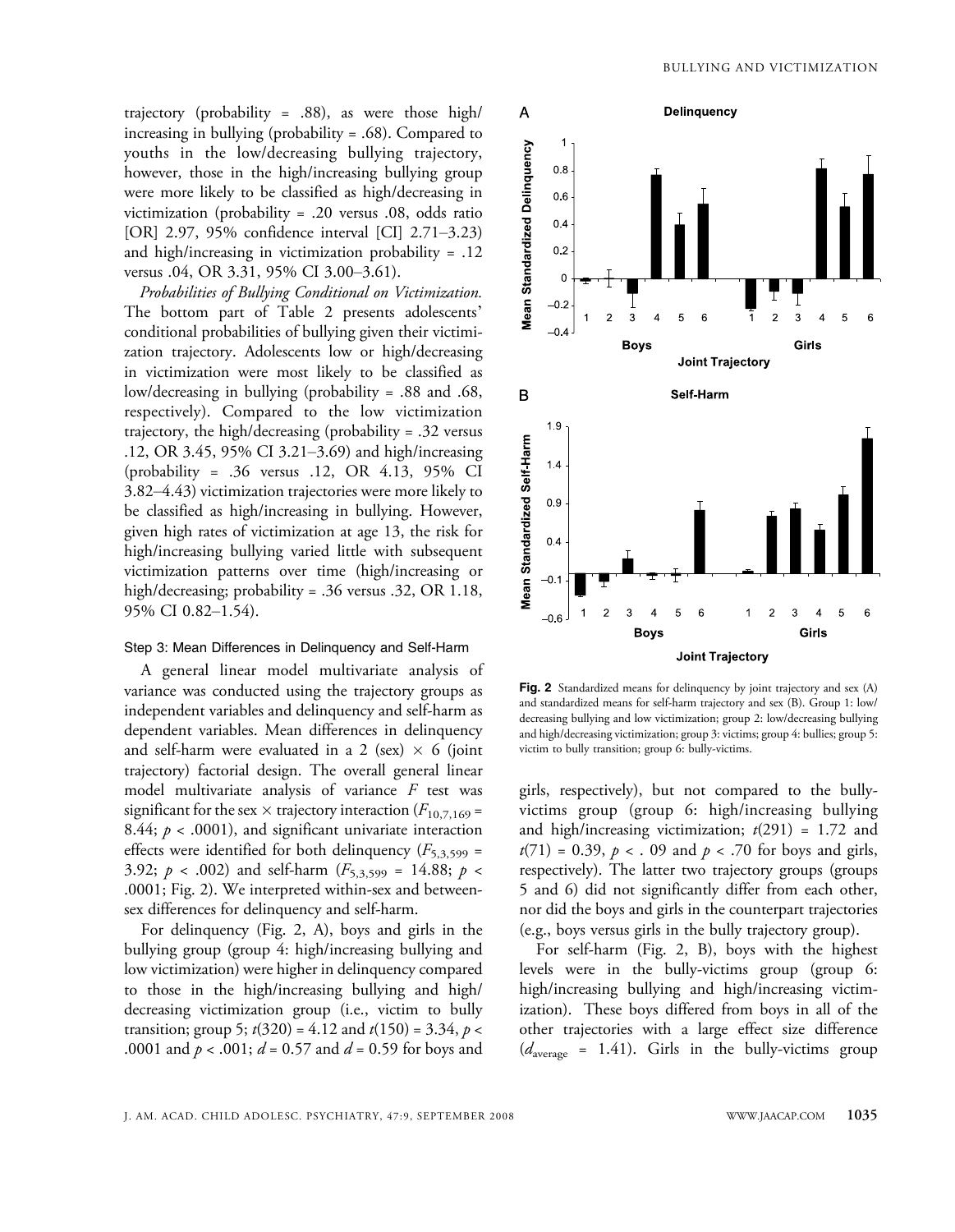(group 6: high/increasing bullying and high/increasing victimization) were also the highest in self-harm, with a large effect size difference compared to girls in the other trajectories ( $d_{\text{average}} = 1.50$ ). In addition, these girls had significantly higher rates of self-harm than their male counterparts  $(t(61) = 4.12, p < .0001; d = 1.14)$ .

# **DISCUSSION**

The present study examined the development of and the relationships between adolescent bullying and victimization. We used data from a large representative sample of adolescents followed longitudinally to describe the developmental trajectories of bullying and victimization in adolescence, examine the associations between the bullying and the victimization trajectories, and examine the associations between these trajectories and delinquency and self-harm in late adolescence.

Most adolescents followed a low or declining trajectory of bullying and victimization from early to mid-adolescence. Our results thus confirmed previous findings of a general decline in the overall prevalence patterns of bullying and victimization with age.<sup>6,14</sup> However, the developmental trajectory analyses suggested that these general trends mask the presence of subgroups with distinctly different developmental profiles. Thus, one subgroup followed trajectories of high/increasing bullying and low victimization (bullies), a small group followed trajectories of low/decreasing bullying and high/increasing victimization (victims), and a minority followed trajectories of high/increasing bullying and high/increasing victimization (bullyvictims). We also identified a joint trajectory that was not hypothesized—high/increasing bullying and high/ decreasing victimization, a pattern that suggests transition from victim to bully status during adolescence.

The high increasing trajectory of bullying is consistent with previous research on juvenile delinquency during early to mid-adolescence.<sup>36,37</sup> Increasing trajectories of antisocial behaviors, including the use of aggression to dominate others, are expected to peak during late adolescence or early adulthood and then decline steadily during adult life.<sup>38,39</sup> As far as we are aware, no previous studies have examined joint trajectories of bullying and victimization in the teens. Past studies have consistently identified bully-victims as a group with a wider array of adjustment problems compared to "pure" bullies and "pure" victims, $1,9,13$  but

little is known about the ways in which these joint patterns develop. Our results suggest that youths high in victimization at age 13, whether subsequently increasing or decreasing in victimization, were likely to be classified in a high bullying trajectory. Those high in bullying, however, seemed more likely to be decreasing rather than increasing in victimization. The joint analysis of the two sets of developmental trajectories thus suggests that whereas not all bullies are victimized, victims have a high probability of engaging in bullying behaviors.

What accounts for these developmental differences? Researchers have hypothesized that aggressive behaviors of victims and bullies can differ in underlying motivational states, with the former reflecting poorly modulated anger and irritability<sup>40</sup> and the latter reflecting a social strategy for reaching instrumental goals.  $41,42$ Research has described provocative victims $43$  who tend to demonstrate hot tempers, hyperactivity, and aggressive patterns, and aggressive victims<sup>10</sup> who tend to respond to bullying with emotionally reactive aggression. Such emotional dysregulation and aggressive response styles may be important mechanisms in a developmental chain whereby victimized children learn to bully their peers.  $44,45$  Such a model may also suggest that those who transition from victimization to bullying learn to modulate anger in favor of more planned/instrumental aggression.

The subsequent analyses of variance revealed that for boys and girls alike, those in the increasing bullying trajectory were higher in overall delinquency and self-harm compared to adolescents following the lower and decreasing bullying and victimization trajectories, and similar to the bully-victims in elevated levels of delinquency, but lower in self-harm. Indeed, both boys and girls in the bully-victim trajectory showed markedly increased levels of self-harm compared to their same-sex counterparts in all other joint trajectory groups. These comparisons of joint trajectory groupings were thus consistent with past reports that compared both bullies and victims and highlighted bully-victims as an especially vulnerable group. $13,15$ 

These results have considerable significance for the prevention of adolescent delinquency and psychopathology, indicating that school- and community-based preventive interventions that focus on bullying should be a great concern in child public health policy. Also, research examining bullying or victimization should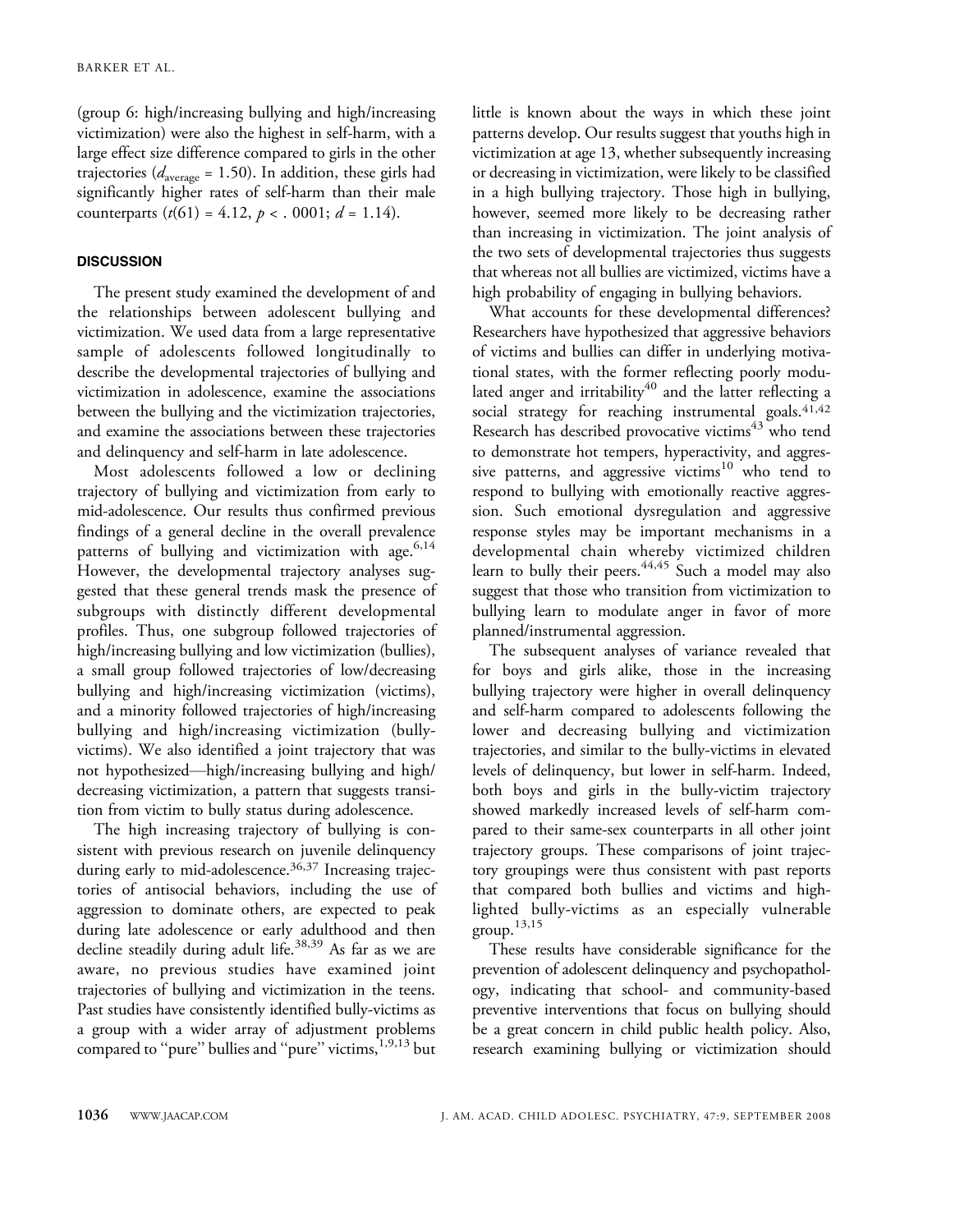specifically examine those who are both perpetrators and victims. Understanding children's history of bullying experiences, whether as a perpetrator or victim, may aid in understanding the risk these individuals pose subsequently either to themselves or to others, within both the school and community environments. The idea that bullies and victims may be separate groups of children may need revision: we found complexity in developmental associations between bullying and victimization trajectories such that certain groups were identified that were not originally hypothesized (i.e., transition from victim to bully status during adolescence).

This study has a number of limitations that should be borne in mind when interpreting the findings. First, all of the measures were based on self-reports, raising the possibility of shared method variance. Second, our study focused on the adolescent years. Although bullying and victimization persist throughout adolescence and adulthood, these phenomena are most common during childhood; as a result, developmentally oriented studies of younger samples are needed to test whether the associations we identified also apply in childhood. Third, past studies suggest that the form of bullying changes from predominantly physical to more indirect forms over the life span,<sup>46</sup> with girls in particular showing more indirect rather than direct forms of aggression with age.<sup>47,48</sup> Two of the five bullying and victimization items in the present study (name calling, ignoring/excluding) related to indirect forms of bullying; we may, nonetheless, have underidentified rates of bullying and victimization in girls. $47-49$  Fourth, the present results may be sample dependent: more than 90% of the adolescents in the present study were white and from an urban community in Scotland. Replications are needed across broader age ranges, ethnicities, and more diverse sociocultural backgrounds. Fifth, we were unable to control for preexisting levels of adjustment problems. Because histories of such behaviors are robust predictors of both delinquency and self-harm, future research should control for previous levels when examining relations to bullying and victimization.

Despite its limitations, this study provides new insight into the developmental course of bullying and victimization during the adolescent years. Our results, based on a longitudinal population study of adolescents, suggest that programs designed to reduce bullying behavior should be concerned with victims as well as bullies because victimization increased the risk for bullying. In addition, we identified a small group of adolescents whose risk of victimization increased during the early to mid-teens, and who were at increased risk of both self-harm and delinquency in adolescence. Preventive efforts should target these youths because they may also be at risk for other adjustment problems such as alcohol use, drug use, sexual risk behaviors, and suicidal ideation/attempts.

BULLYING AND VICTIMIZATION

Disclosure: The authors report no conflicts of interest.

## **REFERENCES**

- 1. Nansel TR, Craig W, Overpeck MD, Saluja G, Ruan J. Cross-national consistency in the relationship between bullying behaviors and psychosocial adjustment. Arch Pediatr Adolesc Med. 2004;15:730-736.
- 2. Coie JD, Dodge KA. Aggression and antisocial behavior. In: Damon W, Eisenberg N, eds. Handbook of Child Psychology: Social, Emotional, and Personality Development. Vol. 3. Toronto: Wiley; 1998:779-862.
- 3. Kim YS, Leventhal BL, Koh YJ, Hubbard A, Boyce T. School bullying and youth violence. Arch Gen Psychiatry. 2006;63:1035-1041.
- 4. Nansel TR, Overpeck MD, Haynie DL, Ruan WJ, Scheidt PC. Relationships between bullying and violence among US youth. Arch Pediatr Adolesc Med. 2003;157:348-353.
- 5. Boivin M, Hymel S, Hodges E. Toward a process view of peer rejection and peer harrassment. In: Juvonen J, Graham S, eds. Peer Harassment in School: The Plight of the Vulnerable and Victimized. New York: Guilford Press; 2000:265-289.
- 6. Olweus D. Bullying at School: What We Know and What We Can Do. Oxford, UK: Blackwell Publishers; 1993.
- 7. Rigby K. The relationship between reported health and involvement in bully/victim problems among male and female secondary schoolchildren. J Health Psychol. 1998;3:465-476.
- 8. Sourander A, Aromaa M, Pihlakoski L, et al. Early predictors of deliberate self-harm among adolescents. A prospective follow-up study from age 3 to age 15. *J Affect Disord*. 2006;93:87-96.
- 9. Kim YS, Koh Y-J, Leventhal B. School bullying and suicidal risk in Korean middle school students. Pediatrics. 2005;115:357-363.
- 10. Pellegrini AD, Bartini M, Brooks F. School bullies, victims, and aggressive victims: factors relating to group affiliation and victimization in early adolescence. *J Educ Psychol*. 1999;91:216-224.
- 11. Nansel TR, Overpeck M, Pilla RS, Ruan WJ, Simons-Morton B, Scheidt P. Bullying behaviors among US youth-prevalence and association with psychosocial adjustment.  $JAMA$ . 2001;285:2094-2100.
- 12. Klomek AB, Marracco F, Kleinman A, Schonfeld IS, Gould MS. Bullying, depression, and suicidality in adolescents. J Am Acad Child Adolesc Psychiatry. 2007;46:40-49.
- 13. Arseneault L, Walsh E, Trzesniewski K, Newcombe R, Caspi A, Moffit TE. Bullying victimization uniquely contributes to adjustment problems in young children: a nationally representative study. Pediatrics. 2006;118:130-138.
- 14. Pepler DJ, Craig WM, Connolly JA, Yuile A, McMaster L, Jiang DP. A developmental perspective on bullying. Aggress Behav. 2006; 32:376-384.
- 15. Rigby K. New Perspectives on Bullying. London: Jessica Kingsley Publishers; 2002.
- 16. Paul JJ, Cillessen AH. Dynamics of peer victimization in early adolescence: results from a four-year longitudinal study. In: Zins JE, Elias MJ, Maher CA, eds. Bullying and Peer Harassment: A Handbook of Prevention and Intervention. New York: Hawthorne Press; 2007, pp. 29-42.
- 17. Pellegrini AD, Long JD. A longitudinal study of bullying, dominance, and victimization during the transition from primary school through secondary school. Br J Dev Psychol. 2002;20:259-280.